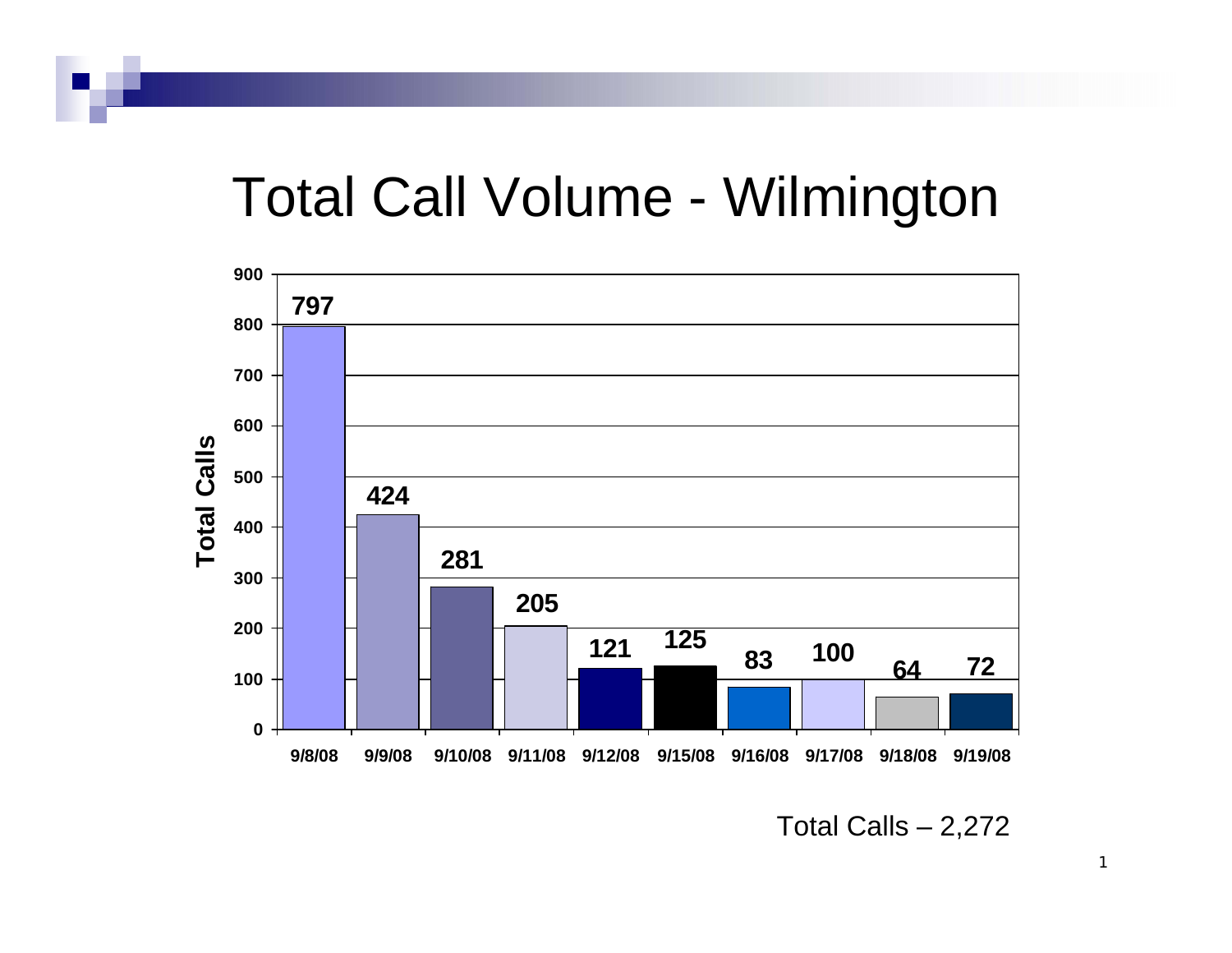### Consumers Who Were Not Aware of the **Transition**



Total Calls – 100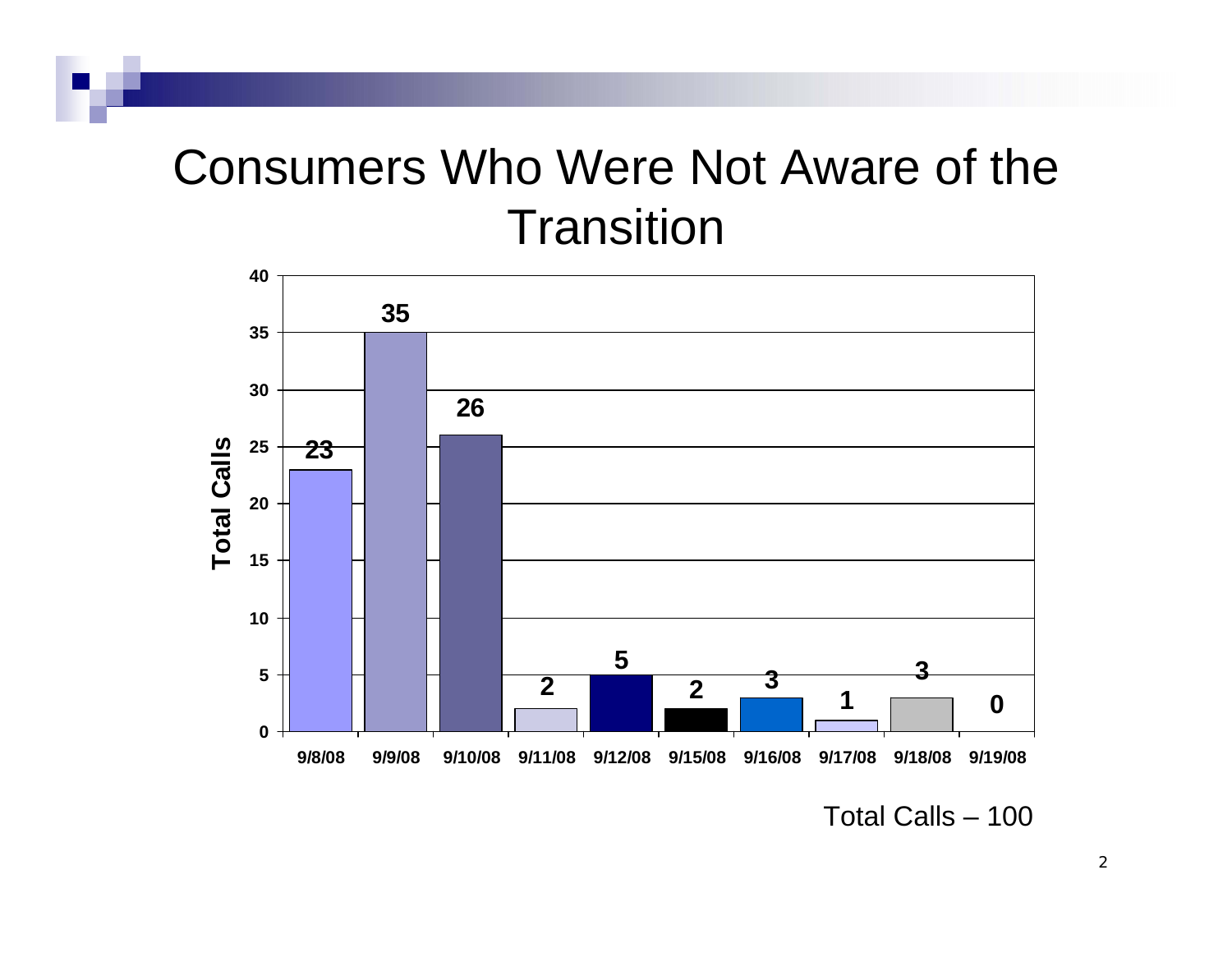#### Total Converter Box Issues



Total Calls =  $341*$ 

\*The previously reported 9/8/08 figures were reduced by 28 cases when, upon further discussions with the affected consumers, the cases turned out to be channel 6/44 reception issues and not converter box problems.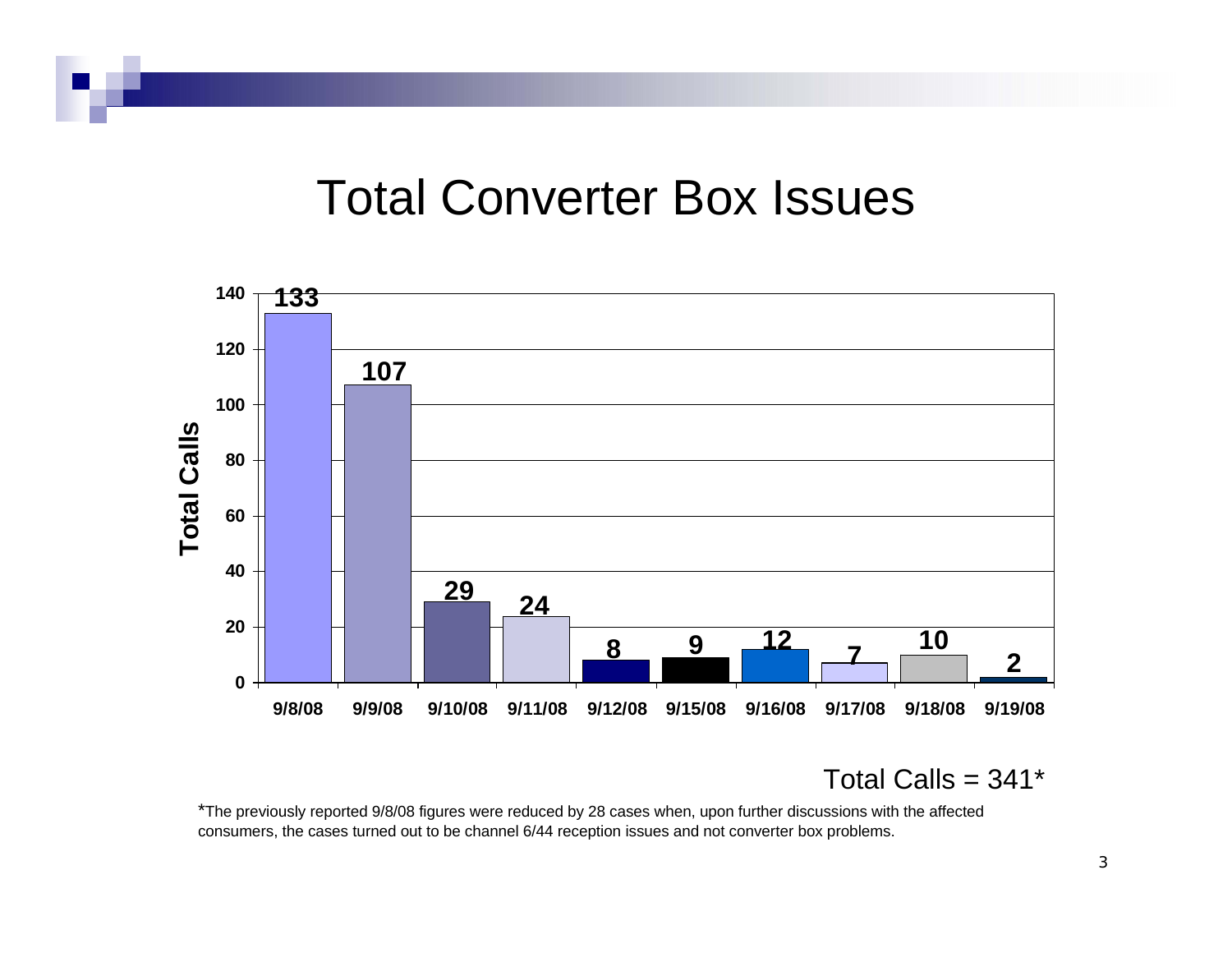## Total Converter Box Issues



Total Calls =341\*

\*The previously reported pending cases were reduced by 28 when, upon further discussions with the affected consumers, the cases turned out to be channel 6/44 reception issues and not converter box problems.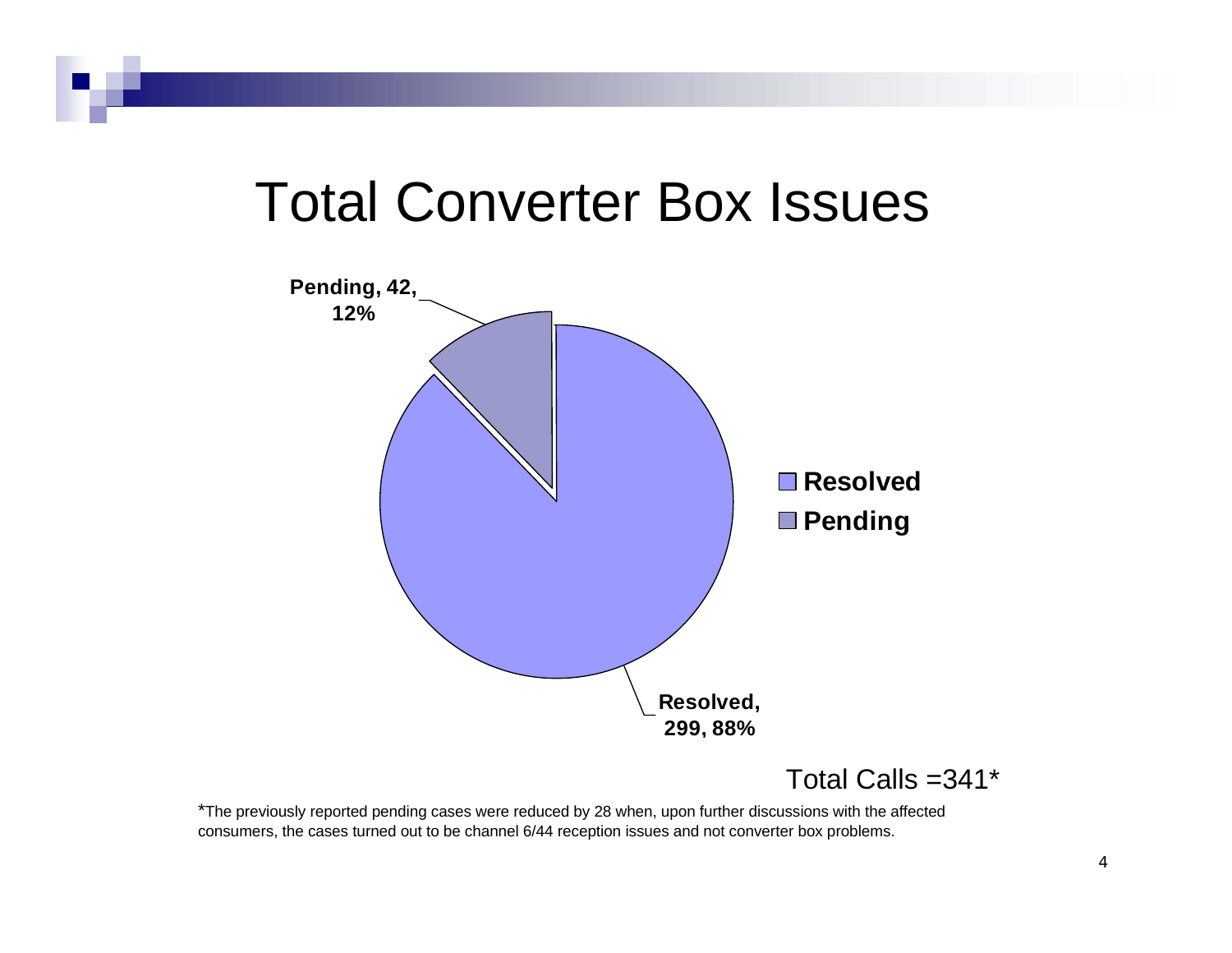# Total Antenna and Reception **Issues**



Total Calls  $= 549$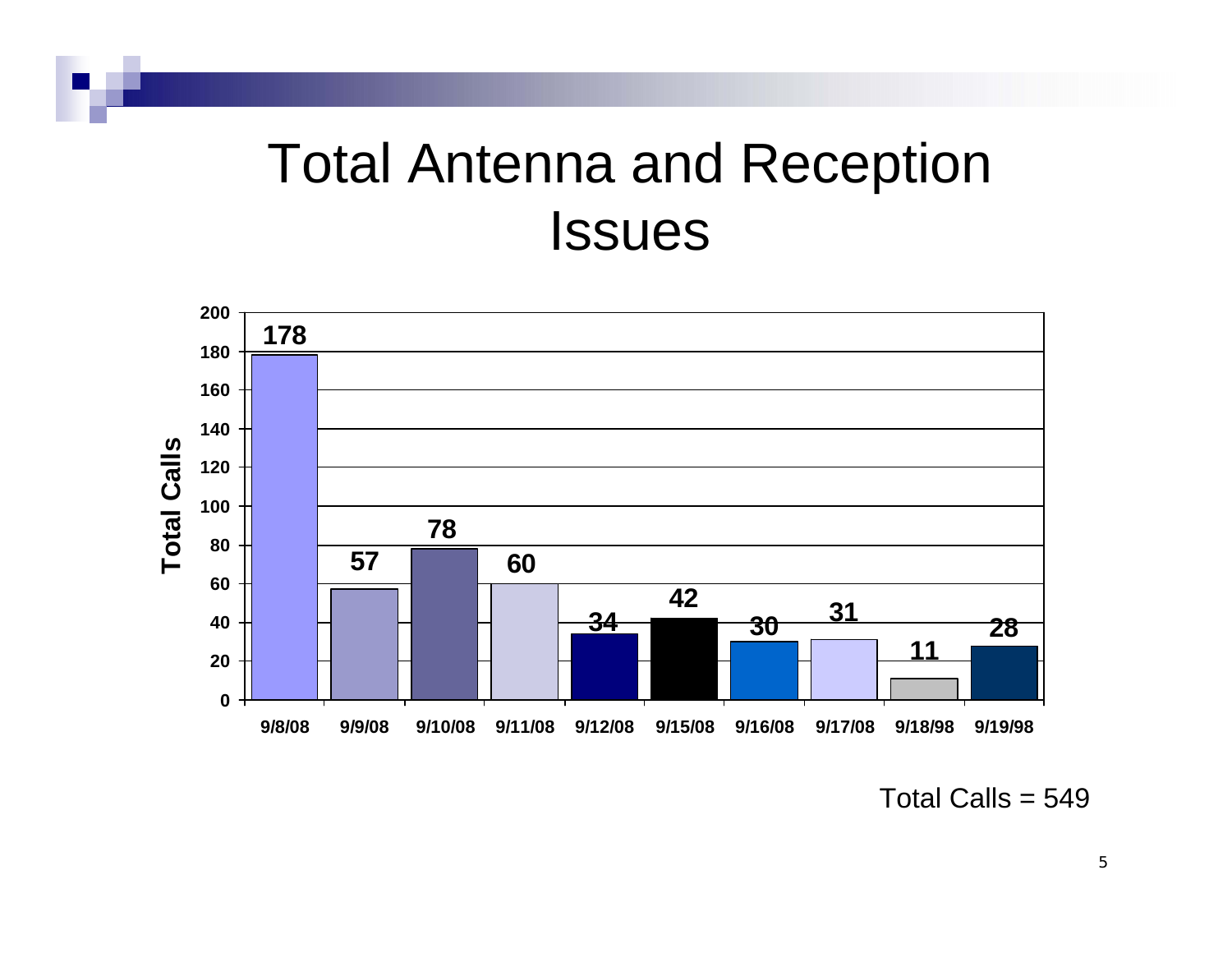#### Channel 6/44 Reception Issues



Total Calls =  $735*$ 

\*The previously reported 9/8/08 calls were increased by 28 when, upon further discussions with the affected consumers, the cases turned out to be channel 6/44 reception issues and not converter box problems.